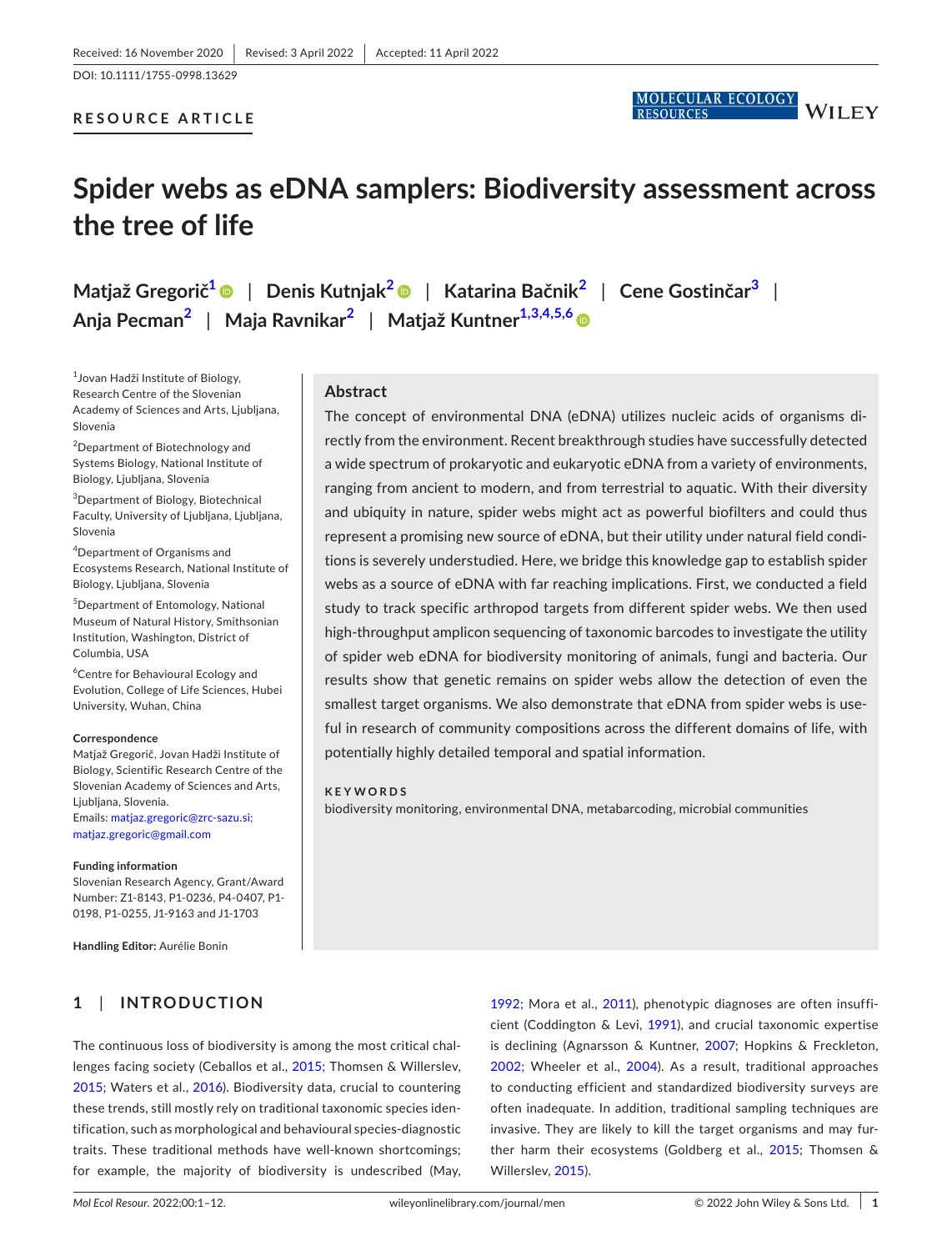**2 | MOLECULAR ECOLOGY CONFIDENTIAL CONFIDENTIAL** 

Novel molecular approaches, such as sampling of environmental DNA (eDNA), that is obtaining intra- or extracellular genetic material directly from environmental samples, has the potential to overcome many limitations of traditional biodiversity monitoring (Baird & Hajibabaei, [2012](#page-8-1); Deiner et al., [2017](#page-9-4); Gorički et al., [2017](#page-9-5); Taberlet et al., [2018](#page-10-2); Thomsen & Willerslev, [2015\)](#page-11-0). eDNA is present across a wide diversity of media (e.g., soil, sediment, water, and permafrost), and depending on the medium, the preservation of eDNA varies from a few weeks to hundreds of thousands of years (Dejean et al., [2011;](#page-9-6) Thomsen & Willerslev, [2015;](#page-11-0) Willerslev et al., [2014](#page-11-3)). eDNA can be detected either using targeted tests within a singlespecies approach, or using generic high-throughput sequencing in a multiple-species approach, such as by DNA metabarcoding (Ji et al., [2013](#page-9-7)). Accordingly, eDNA is increasingly used to address fundamental questions in basic and applied research fields such as ecology, molecular biology, nature conservation and palaeontology (Deiner et al., [2017;](#page-9-4) Taberlet et al., [2012;](#page-11-4) Taberlet et al., [2012](#page-11-5); Taberlet, Prud'homme, et al., [2012;](#page-11-6) Thomsen & Willerslev, [2015](#page-11-0)). The idea of eDNA arose three decades ago with the aim of obtaining nucleic acids of microbes directly from the environment, while recent studies using eDNA have assessed plant (Taberlet, Prud'homme, et al., [2012](#page-11-6); Yoccoz et al., [2012\)](#page-11-7), fungal (Buee et al., [2009;](#page-9-8) O'Brien et al., [2005\)](#page-10-3), earthworm (Bienert et al., [2012](#page-8-2)), amphibian (Pilliod et al., [2013](#page-10-4)), and fish (Thomsen et al., [2012\)](#page-11-8) communities, characterized the functional potential of microbial and viral communities (Dinsdale et al., [2008](#page-9-9)), monitored invasive species (Dejean et al., [2012](#page-9-10); Ficetola et al., [2008\)](#page-9-11), and detected difficult-to-find species such as cave olms (Gorički et al., [2017](#page-9-5)), brown bears (Skrbinšek et al., [2012](#page-10-5)), and whale sharks (Sigsgaard et al., [2016\)](#page-10-6).

In this paper, we argue that spider webs represent a powerful tool for obtaining eDNA. Spiders are among the dominant predators of arthropod communities (Coddington & Colwell, [2000](#page-9-12)). Not all spiders construct capture webs, but those that do show enormous diversity and ecological abundance (Coddington & Colwell, [2000\)](#page-9-12). Ranging from millimetres to metres in size, being diverse in architecture and in the type of silk they consist of, and in the microhabitat they are suspended in, as well as being ubiquitous in natural and anthropogenic ecosystems (Blackledge et al., [2011](#page-8-3)), spider webs are likely to be powerful biofilters, potentially supplementing human air-sampling materials. That spider webs could represent a promising new source of eDNA has been proposed only recently. One pioneering study in controlled laboratory conditions demonstrated that widow spider webs contain genetic traces of the host and its single prey (Xu et al., [2015\)](#page-11-9). Another preliminary study confirmed these findings by amplifying spider DNA from silk of two spider species (Blake et al., [2016](#page-8-4)). Recently, a DNA metabarcoding study, aimed at the optimization of diet analysis from several predator sources, including spider webs, demonstrated that spider webs accumulate genetic traces of insects, rotifers, fungi, amoebozoans and other eukaryotes, indicating their potential to represent a useful source of eDNA for biodiversity sampling in general (Corse et al., [2019](#page-9-13)). However, these early studies have limitations (see Supporting Information [1](#page-11-10)) and we believe that the

utility of eDNA from spider webs far surpasses simple identification of spiders and their prey.

To establish spider web DNA as a standard eDNA methodology, we need to advance our understanding of two critical aspects. The first involves single species detection from spider web DNA. The performance of species-specific detection of eDNA from spider webs must be assessed over a wide dynamic range of target DNA concentrations and include appropriate DNA isolation and amplification controls. The second aspect is whether webs, as aerial filters, can be used to identify multiple taxa. Given that temporal and spatial factors affect spider web biology, comparative metabarcoding should yield sufficient variation in species composition, as well as abundances, for biodiversity estimations. For example, many spider species build webs in specific microhabitats, which could provide fine spatial information. Also, orb web spiders completely renew their webs daily, while webs of other spider families are longer lasting (Foelix, [2011\)](#page-9-14), which can provide useful temporal information. Furthermore, some but not all spider webs contain capture threads that are coated in viscous glue (e.g., orb webs; Blackledge et al., [2011](#page-8-3)), and could thus function differently in accumulating genetic material compared to webs that only contain "bare" silk threads (e.g., sheet webs).

Here, we use single- and multispecies approaches to estimate the utility of eDNA from spider webs. Within our single-species approach, we conducted field tests and applied rigorous laboratory protocols to test whether model prey can be detected from spider webs. These tests use quantitative PCR (qPCR) to detect prey DNA in the webs of the garden spider *Araneus diadematus* and the common hammock-weaver *Linyphia triangularis*, two species with different web types. Our multispecies approach then establishes metabarcoding protocols. To investigate how eDNA from spider webs may be used for biodiversity monitoring, we sampled webs of the above two spider species across two distinct forest types and in two subsequent years. The diversities of animals, fungi, and bacteria detected from spider web eDNA strongly support our prediction that eDNA accumulated in spider webs contains important biodiversity information.

## **2**  | **MATERIALS AND METHODS**

#### **2.1**  | **Studied sites and sampling for single-species eDNA detection**

In a forest in Slovenia (45.575873, 13.856277), we selected five webs of both the garden spider *Araneus diadematus* and the common hammock-weaver *Linyphia triangularis*. The garden spider builds a typical two-dimensional orb web, consisting of nonsticky, as well as sticky threads (Blackledge et al., [2011](#page-8-3)). The viscous glue of these sticky capture threads is among the best bio-adhesives known (Sahni et al., [2010](#page-10-7)), probably making orb webs efficient in capturing parts of impacting arthropods and airborne particles. The common hammock-weaver builds a three-dimensional web, consisting of a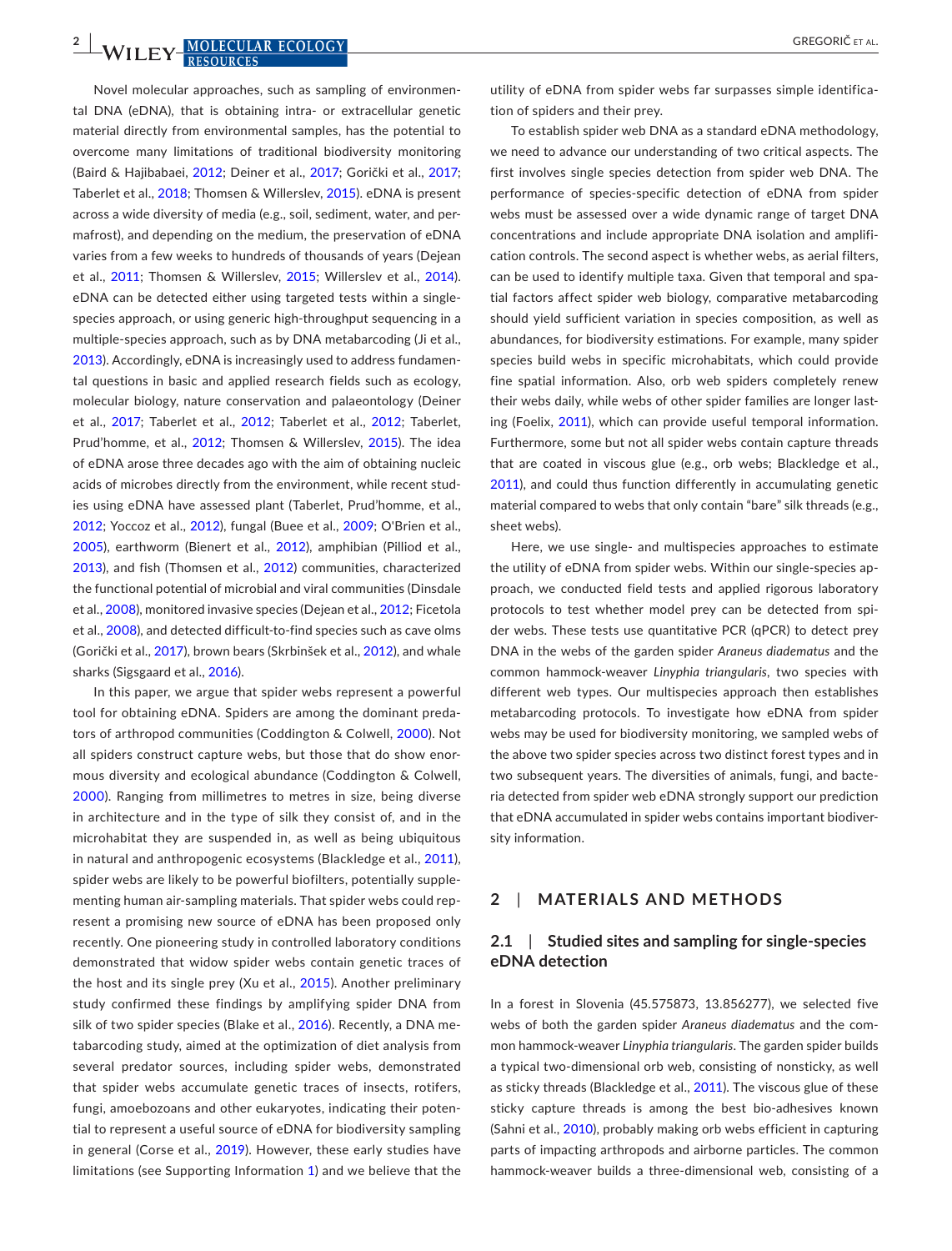hammock-like segment, interlaced with a looser mesh of silk above and below it. These webs do not contain sticky capture threads (Blackledge et al., [2011\)](#page-8-3). We introduced two small house crickets *Acheta domestica* (~5 mg body mass) into each web. We then collected the webs several hours later. The collected silk contained no visible prey remains. We collected an additional five webs of each spider species, without introducing the cricket, as control samples. We collected each web onto the tip of a sterile plastic inoculation loop, breaking the loop off into a sterile microcentrifuge tube immediately after collection. We stored all web samples at −80°C.

## **2.2**  | **Studied sites and sampling for biodiversity surveys**

We sampled two forests in Slovenia from different climates, one submediterranean, the other continental. In both, the above described spider species *A*. *diadematus* and *L*. *triangularis* co-occur in close proximity. In each forest, we collected five webs of each species as described above. In the submediterranean forest, we repeated the sampling of *L*. *triangularis* webs across two subsequent years (25 samples in total, see Supporting Information [2:](#page-11-10) Table [S7](#page-11-10)).

#### **2.3**  | **DNA extraction**

We isolated DNA from all samples for qPCR analysis and DNA metabarcoding using an adapted protocol of the PowerLyzer PowerSoil DNA Isolation Kit (Qiagen; Supporting Information [2\)](#page-11-10).

## **2.4**  | **qPCR analysis for single-species eDNA detection**

We used qPCR for sensitive detection of house crickets in a singlespecies experiment. To test the detection of house crickets in web samples, we designed and tested two TaqMan chemistry-based

assays targeting 102- and 127-bp fragments of the mitochondrial gene cytochrome *c* oxidase subunit I (COI; Supporting Information [2:](#page-11-10) Table [S1](#page-11-10)). We provide amplification protocols and additional information in Supporting Information [2.2](#page-11-10) text and Tables [S2–S5.](#page-11-10) Throughout laboratory work, we employed rigorous protocol controls (Table [1\)](#page-2-0): a negative isolation control, a positive amplification control, no template control during qPCR amplification, and an internal control of the DNA isolation process (using the "Eukaryotic 18S rRNA Endogenous Control"; Applied Biosystems), while during qPCR amplification we performed two technical replicates of both undiluted and diluted samples.

To design well-working assays for detection of *A*. *domestica* from a variety of webs in nature, we first tested the two assays in the laboratory. For this, we used our laboratory populations of two spider species, the African hermit spider (*Nephilingis cruentata*) that builds sticky orb webs, and the Mediterranean black widow (*Latrodectus tredecimguttatus*) that builds nonsticky cobwebs. We performed all assay tests on webs and tissue of both these species. We tested the assays for DNA isolated from webs only (negative control) and from target (house cricket) tissue only (positive control). The total amount of DNA in undiluted web samples was 150–900 ng (75-ml elutions), at a purity of  $A_{260}/A_{280} = 1.8$ -2.0. We employed assay specificity controls by testing the amplification of the host (spider) and nontarget prey (mealworms) DNA. To control for potential inhibitors in the amplification matrix (spider silk), we tested the assays on samples of target tissue with added spider silk. To test the dynamic range of the assays, we tested both assays on a range of target DNA concentrations, by performing a dilution series of our test samples' (webs of both species that were fed with house crickets) DNA in nucleasefree water, from  $10^{-1}$  to  $10^{-9}$ .

We considered a sample positive if it produced an exponential amplification curve that was distinguishable from the negative controls. In such cases, we determined the quantification cycles (Cq). For fluorescence acquisition and determination of Cq, we used the sps 2.4 software (Applied Biosystems). For this, we set the baseline between the 3rd and the 8th amplification cycle, and we set the fluorescence threshold manually at 0.05, that is at a level that was

<span id="page-2-0"></span>**TABLE 1** Controls used for testing the performance of the qPCR assays used for the detection of *Acheta domestica*

|                                     |                              | Adom1 (Cq) |                 | Adom <sub>2</sub> (Cq) |                 |
|-------------------------------------|------------------------------|------------|-----------------|------------------------|-----------------|
| Sample type                         | Control type                 | Undil.     | $10\times$ dil. | Undil.                 | $10\times$ dil. |
| Cobweb, no target                   | Negative, primer specificity | neg.       | neg.            | neg.                   | neg.            |
| Orb web, no target                  | Negative, primer specificity | neg.       | neg.            | neg.                   | neg.            |
| Web host tissue (widow spider)      | Primer specificity           | neg.       | neg.            | neg.                   | neg.            |
| Web host tissue (hermit spider)     | Primer specificity           | neg.       | neg.            | neg.                   | neg.            |
| Laboratory prey (mealworm)          | Primer specificity           | neg.       | neg.            | neg.                   | neg.            |
| Target (house cricket)              | Primer specificity           | 11.96      | 18.06           | 12.99                  | 19.56           |
| Fresh cobweb $+$ target tissue      | Amplification inhibition     | 12.31      | 18.87           | 13.30                  | 20.39           |
| Fresh orb web $+$ target tissue     | Amplification inhibition     | 15.09      | 22.01           | 16.33                  | 23.49           |
| Cobweb from spider fed with target  | Positive                     | 23.88      | 29.73           | 25.88                  | 31.50           |
| Orb web from spider fed with target | Positive                     | 17.35      | 23.93           | 18.73                  | 25.69           |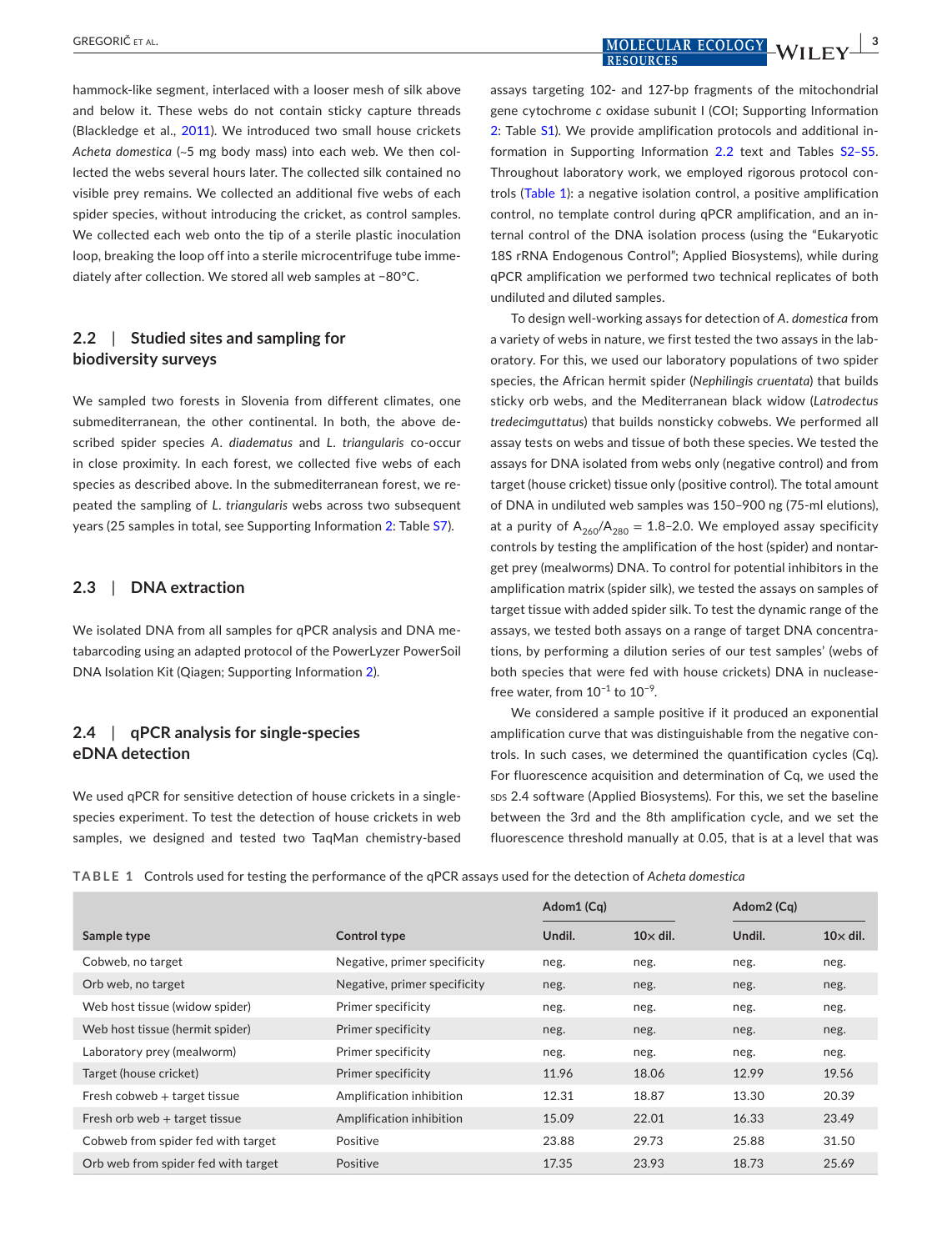above the baseline and sufficiently low to be within the exponential increase region of the amplification curve.

## **2.5**  | **DNA metabarcoding and sequencing (biodiversity surveys)**

For extracted DNA from the samples collected to test the biodiversity survey approach, we amplified specific regions using primers commonly used in metabarcoding studies of arthropods, fungi and bacteria using a KAPA HiFi HotStart ReadyMix (2×) PCR kit (Kapa Biosystems; conditions in Supporting Information [2:](#page-11-10) Table [S9](#page-11-10)). For amplification of markers specific for animal DNA, we used the primer set mlCOIintF and jgHCO2198 that target a 313-bp fragment of the mitochondrial COI (Leray et al., [2013](#page-10-8)). For amplification of fungal DNA, we used the primer set ITS3\_KYO2 and ITS4 that target a 300–400-bp fragment containing the Internal transcribed spacer 2 region (ITS; Toju et al., [2012\)](#page-11-11). For amplification of bacterial DNA, we used the primer pair S-D-Bact-0341-b-S-17 and S-D-Bact-0785 a-A-21 that targets a 464-bp fragment of 16S rRNA (16S; Klindworth et al., [2013](#page-10-9)). We provide primer and adapter details, and the amplification protocol, in Supporting Information 2 (Tables [S8 and S9](#page-11-10)).

Before sample submission for sequencing, we measured the amount of amplified DNA for all samples, using microfluidic capillary electrophoresis on the Labchip GX (PerkinElmer), where we used the DNA High Sensitivity Assay. Based on these DNA amplicon amounts, we sequenced bacterial amplicons separately, as the amount of amplified bacterial DNA was several-fold larger compared to that of fungi and animals. For sequencing, we pooled amplified DNA of fungi and animals in a ratio of 3:1, as we expected more fungal amplicon sequence variants (ASVs) than animal ASVs. We sent amplicons for library preparation and high-throughput sequencing through the commercial provider Eurofins Genomics Europe Applied Genomics (HRB 207710). There, the amplicons were cleaned up, and indexes and Illumina adapters were added in a second PCR using in-house company methods in a way that each sample was assigned a unique index. Final amplicon libraries were cleaned up again, quantified and pooled in equimolar ratios. The resulting final library pool was quantified and sequenced in an Illumina MiSeq run using v3 chemistry ( $2 \times 300$ -bp paired-end reads) using the company's inhouse sample multiplexing strategy.

In all parts of sample preparation and sequencing, we included four negative control samples, obtained from individual DNA isolation procedures, and a microbial mock community sample ("ZymoBIOMICS Microbial Community Standard," Zymo Research) that we used as a positive control in the metabarcoding experiment.

## **2.6**  | **DNA metabarcoding data analysis (biodiversity surveys)**

We analysed sequence data using the QIIME2 2019.4 software package (Quantitative Insights Into Microbial Ecology; Bolyen et al.,

[2019](#page-8-5)). We trimmed primers, adapters and regions with quality score <20. Assembly of the paired-ends failed for a large number of reads, presumably due to little overlap between the forward and reverse reads. As ITS length varies among taxa, this failure was probably nonrandom but predominantly occurred in taxa with longer amplicons. To avoid this bias, albeit with a somewhat reduced identification power, we used only single-end forward reads for analysis. We denoised the reads using DADA2, aligned representative sequences using MAFFT and constructed the midpoint-rooted tree using FASTTREE. We calculated alpha and beta diversity indices. We used a trained feature classifier to assign the sequences to taxonomic categories using three databases: Silva release 132 (bacteria; Quast et al., [2012\)](#page-10-10), dynamically clustered UNITE ITS database version 8.0 (fungi; Abarenkov et al., [2010](#page-8-6)) and MIDORI-UNIQUE co1 release 244 downloaded on August 5, 2021 (animals; Machida et al., [2017\)](#page-10-11). Due to the large number of nonanimal DNAs in the COI sequences, we manually identified the representative sequences by blasting them against all barcode records on the BOLD database. We then manually removed all nonanimal representative sequences from the QIIME2 representative sequences file, which was finally used to filter the feature table with the option "qiime feature-table filter-features."

For analyses of alpha and beta diversity, we normalized our samples by rarefaction to an equal number of sequences. Any samples with a total number of reads lower than the chosen rarefaction value were removed from these analyses. We retained 15,900 reads for bacterial, 1360 reads for fungal and 490 reads for animal samples, maximizing the number of samples rather than the number of reads (Supporting Information [2:](#page-11-10) Table [S10](#page-11-10)). To investigate alpha diversity, we calculated the Chao1 (Chao, [1984](#page-9-15)) and Shannon (Shannon, [1948\)](#page-10-12) indices. We assessed differences in alpha diversity compositions using the Kruskal–Wallis *H* test. We determined the distance and dissimilarity matrices to visualize the ordination and clustering of the bacterial, fungal and animal community compositions for beta diversity analyses, through weighted and unweighted Unifrac distance metrics (Lozupone et al., [2007\)](#page-10-13), and with the Jaccard similarity coefficient and Bray–Curtis dissimilarity. We evaluated the ordination patterns based on phylogenetic distance metrics using principal coordinate analysis (PCoA). We assessed differences in community compositions between sample types by nonparametric permutational analysis of variance (PERMANOVA), using the unweighted UniFrac distance metric and other settings at default within the qiime2 pipeline.

#### **3**  | **RESULTS**

To test the performance of the two assays designed for detection of *Acheta domestica*, we employed negative controls, primer specificity controls and amplification controls. Both assays were positive for the house cricket (Table [1\)](#page-2-0). In the dilution series, both assays showed consistent detection on a broad linear range (5–6 logs down from undiluted samples, see Figure [1](#page-4-0)). The limit of detection of the assays was determined at the last dilution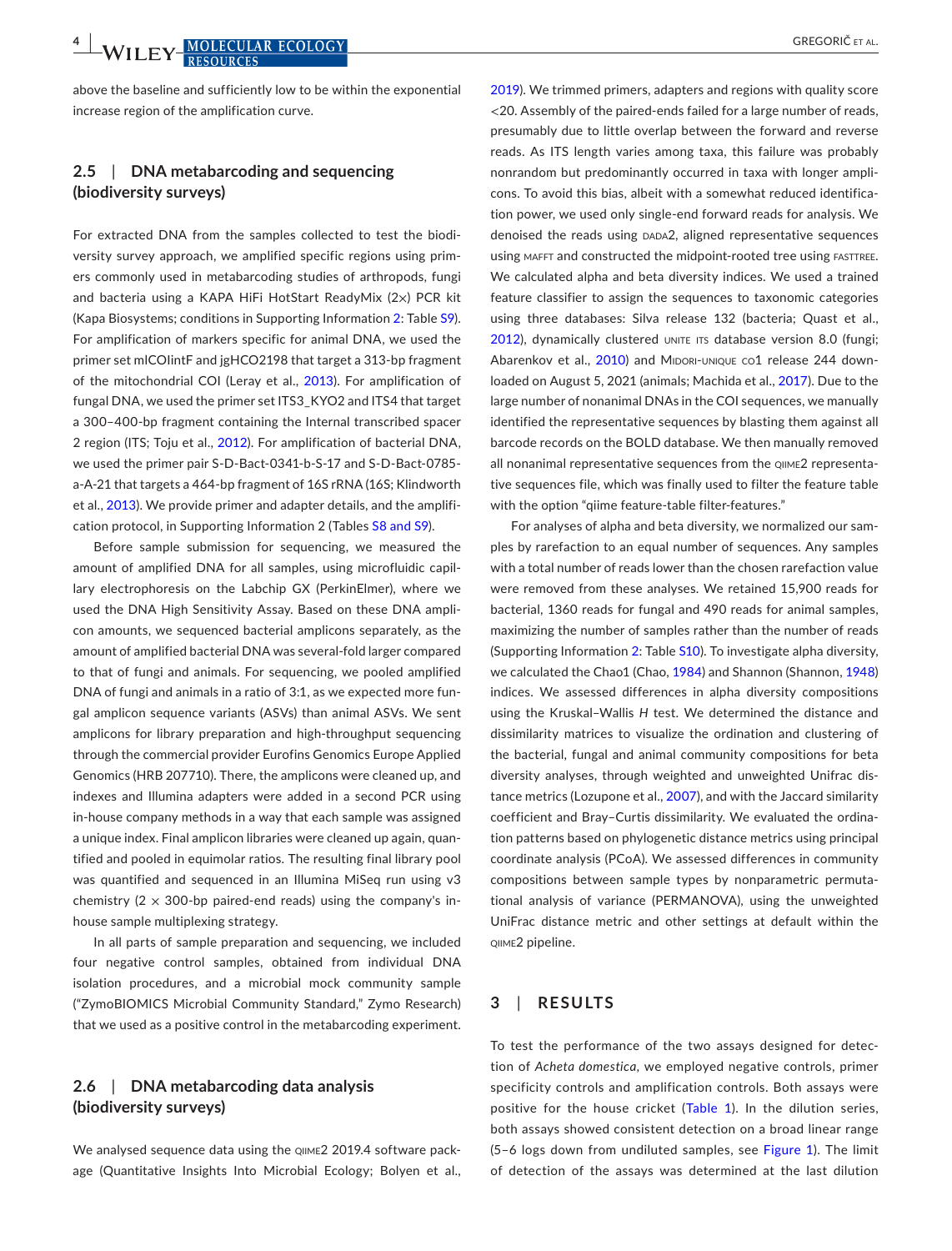

<span id="page-4-0"></span>**FIGURE 1** Targeted detection of house crickets from webs in nature. (a) The dilution series of DNA isolated from two web types (designated by architecture) containing traces of prey sample (*Acheta domestica*) performed using the Adom1 and Adom2 qPCR assays (designated by colour). (b) Detection success of the target, showing the Cq values for Adom1 for samples of two web types containing traces of *A*. *domestica* DNA



<span id="page-4-1"></span>**FIGURE 2** Alpha diversities of bacteria, fungi and animals, inferred from spider web eDNA using a DNA metabarcoding approach, and compared between web types (a), forests (b) and years sampled (c). Asterisks mark statistically significant differences

point, which was positive in all replicates, and was at Cq =33 for Adom1 and  $Cq = 35$  for Adom2. The details on the performance characteristics of the used assays according to MIQE guidelines are summarized in Table [S6](#page-11-10). As the two assays were similar in performance, we used only Adom1 in field tests. We successfully detected house crickets in all 10 webs, with Cq values ranging from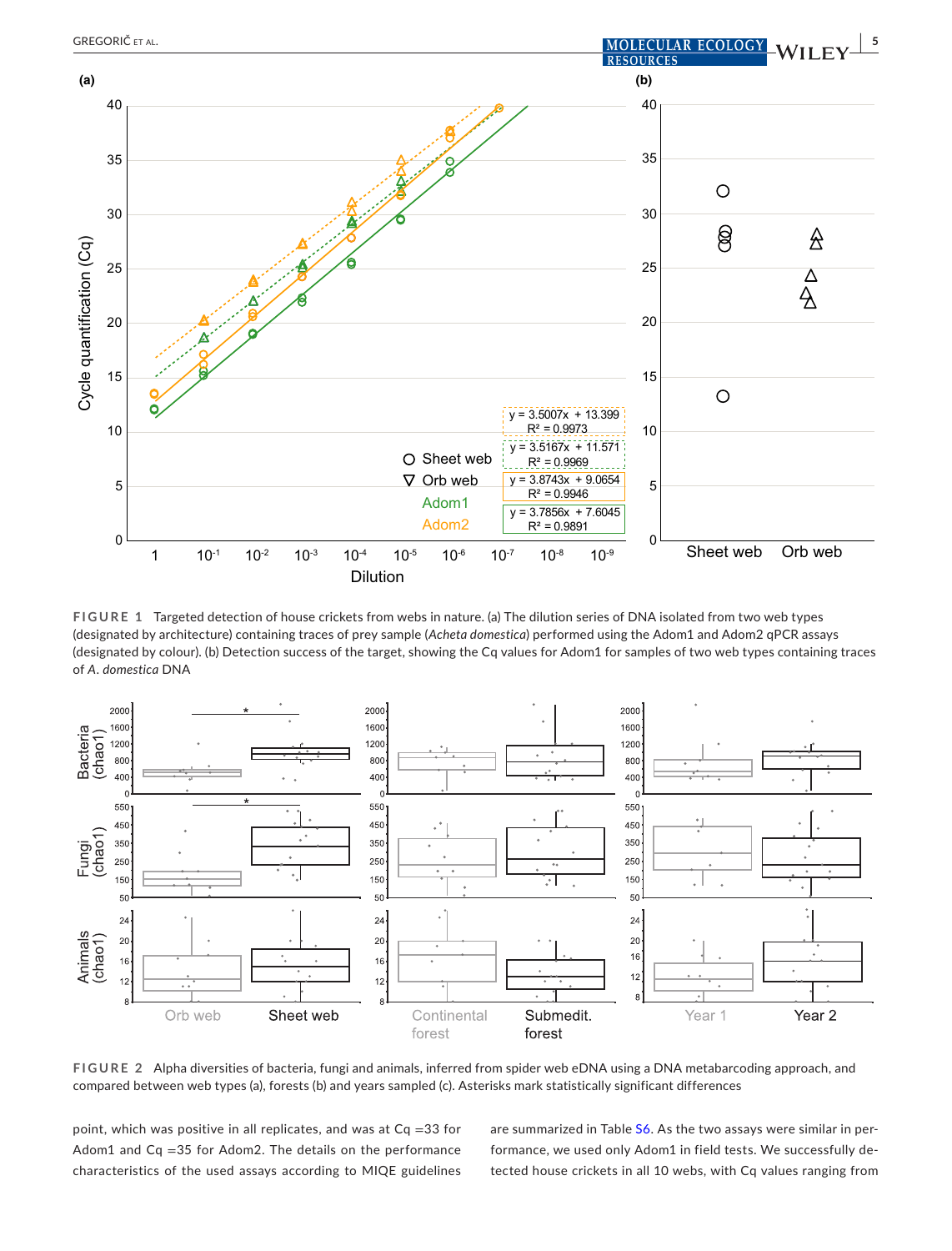

<span id="page-5-0"></span>**FIGURE 3** Beta diversities (community composition) of bacteria, fungi and animals, inferred from spider web eDNA using a DNA metabarcoding approach. The PCoA plots visualize beta diversities estimated using the unweighted Unifrac distance metric

14 to 32 (Figure [1b](#page-4-0)). We also successfully traced house crickets in all 10 samples when diluted 10-fold. All negative controls were negative, while the internal isolation control (18S assay) was positive in all samples.

Our metabarcoding investigation from the 25 web and control samples retrieved a total of 2,663,604 bacterial, 2,093,028 fungal and 2,093,028 animal reads, of which 2,284,297 bacterial reads, 778,249 fungal reads and 174,006 animal reads could be taxonomically assigned. Totalling 11,285 ASVs, bacteria represented the largest diversity, followed by fungi with 4005 ASVs and animals with 314 ASVs (Supporting Information [3](#page-11-10): Tables [S11,](#page-11-10) [S12 and S14](#page-11-10)). Among bacteria, we identified 30 phyla (Supporting Information [3](#page-11-10): Table [S11](#page-11-10)). Among fungi, we identified nine phyla, containing 31 classes, 108 orders, and 307 families. Ascomycota and Basidiomycota were by far the most diverse, encompassing 297 of these [3](#page-11-10)07 families (Supporting Information 3: Table [S12](#page-11-10)). Among animals, we identified three phyla, containing five classes, 16 orders, and 50 families. Insects were the most diverse animal group, representing 33 of the 50 families (Supporting Information [3](#page-11-10): Table [S15](#page-11-10)). The microbial mock community sample that we used as a control contained eight bacterial and two fungal species, of which we detected all but one bacterial species. As predicted, we detected no animal sequences in the mock community. All negative controls appear negative, as we detected no animal and fungal sequences, and only single bacterial sequences (Supporting Information [2](#page-11-10): Table [S10](#page-11-10)).

Statistical analysis of the chao1 index of alpha diversity showed that in the two forests, webs accumulate a similar diversity of bacterial ( $p = .950$ ,  $H = 0.004$ ), fungal ( $p = .412$ ,  $H = 0.672$ ) and animal  $(p = .143, H = 2.148)$  $(p = .143, H = 2.148)$  $(p = .143, H = 2.148)$  eDNA (Figure 2). The sampling did not significantly affect eDNA diversity across the three taxonomic groups (bacteria: *p* = .314, *H* = 1.016; fungi: *p* = .456, *H* = 0.556; animals:  $p = .207$ ,  $H = 1.595$ ). Compared to orb webs, sheet webs accumulated a higher diversity of bacterial ( $p = .014$ ,  $H = 6.036$ ) and fungal (*p* = .022, *H* = 5.270), but not animal (*p* = .518, *H* = 0.418)

eDNA. Statistical analysis of the Shannon index of alpha diversity showed similar results (Supporting Information [3](#page-11-10)). The described diversity pattern was reflected in the average ASV number per web (Supporting Information [3](#page-11-10): Figure [S1\)](#page-11-10). The different biology of the two web types was reflected in the taxonomic representation of taxa on sheet versus orb webs. For example, no orb webs contained nematodes or rotifers, while 20% of sheet webs contained nematodes and 65% contained rotifers. Similarly, of the nine insect orders, all were found on sheet webs, but only four on orb webs. Detailed results of ASV and taxonomic representations are given in Supporting Information [3](#page-11-10) (Tables [S11–S15](#page-11-10)) and Supporting Information [4.](#page-11-10)

Sampling locality, web type and sampling time all affected the inferred beta diversities (community composition) of bacteria (web type:  $p = .006$ ,  $F = 1.48165$ ; locality:  $p = .003$ ,  $F = 1.52083$ ; year: *p* = .011, *F* = 1.37463), fungi (web type: *p* = .001, *F* = 5.73776; locality: *p* = .013, *F* = 2.0729; year: *p* = .001, *F* = 3.86025) and animals (web type: *p* = .008, *F* = 1.83303; locality: *p* = .001, *F* = 3.27745; year:  $p = 0.007$ ,  $F = 1.7966$ ). The PCoA plots revealed differences in community compositions, and both indices using presence/absence information only (unweighted Unifrac, Jaccard index), as well as those incorporating abundance data (weighted Unifrac, Bray–Curtis coefficient), show similar results (Figure [3](#page-5-0); Supporting Information [3](#page-11-10): Figure [S2](#page-11-10)).

#### **4**  | **DISCUSSION**

Our study shows that spider webs are suitable for detecting genetic traces of organisms in both a targeted search of a specific species and within a metabarcoding approach. We successfully detected prey introduced into spider webs and show that the targeted search for eDNA from individuals of a single species is a valid concept. In addition, we show that spider webs act as passive filters of the air column by accumulating genetic traces of diverse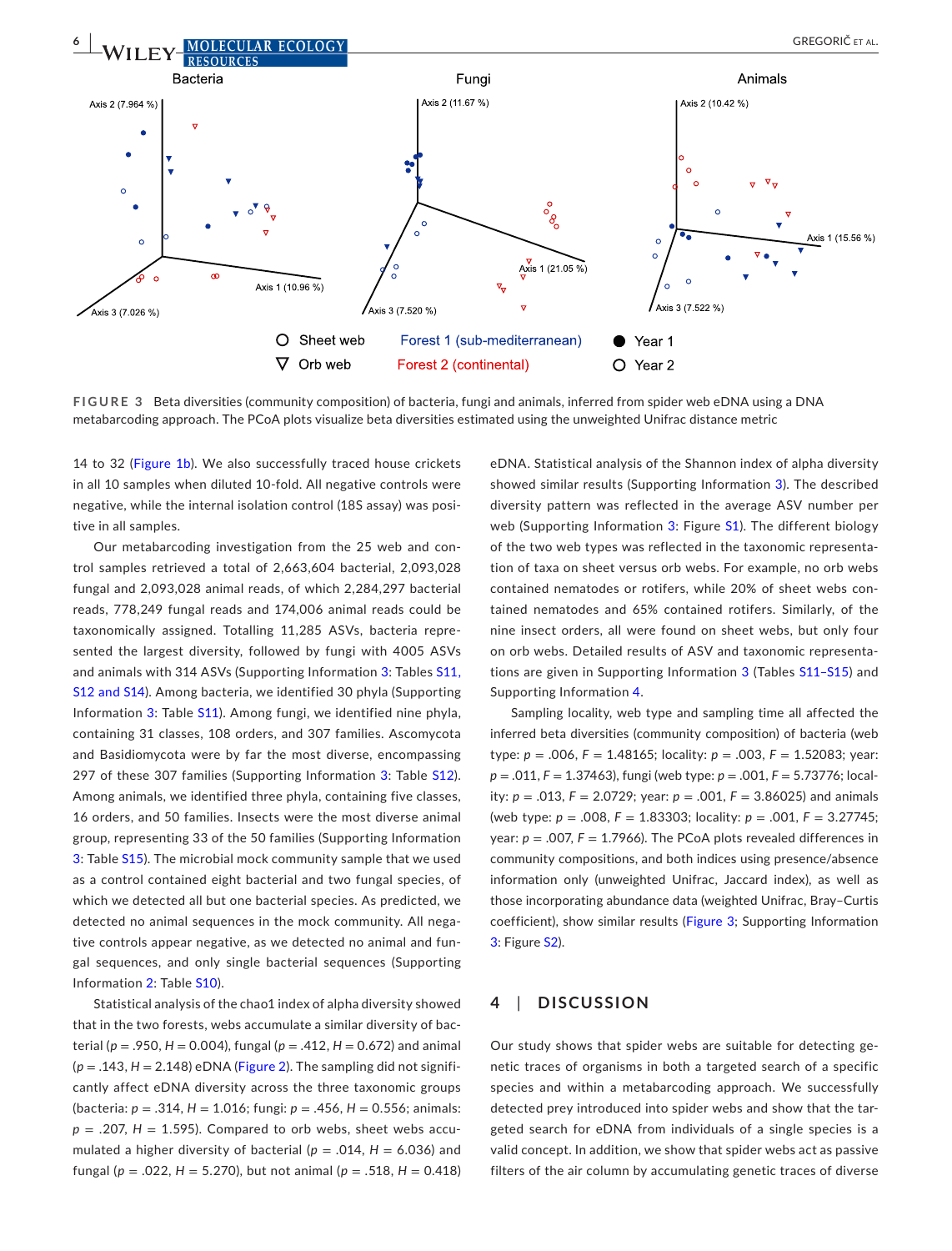organisms. These results suggest spider webs are an effective biofilter and a promising tool for general biodiversity monitoring through DNA metabarcoding.

The idea of using organisms and their extended phenotypes, such as spiders and their webs, to sample genetic material of other local organisms parallels recent studies using bloodsucking insects to identify the local fauna. For example, mosquito blood had traces of their avian, mammalian and amphibian hosts (Townzen et al., [2008\)](#page-11-12), tick blood was used to identify their rodent and stoat hosts (Gariepy et al., [2012\)](#page-9-16), blood from leeches identified a range of mammalian species (Rodgers et al., [2017](#page-10-14); Schnell et al., [2012](#page-10-15)), and carrion flies successfully identified diverse mammals (Calvignac-Spencer et al., [2013](#page-9-17)). Similarly, the contents of spider intestines can assess local arthropod biodiversity (Kennedy et al., [2020](#page-9-18)). By accumulating DNA of the hosts' prey, spider webs resemble the intestine contents of bloodsucking and predatory invertebrates. However, spiders are generalist predators, and furthermore their webs are passive traps (Blackledge et al., [2011](#page-8-3)). We therefore expected that spider webs would accumulate a more general sample of organisms compared to intestine contents. Indeed, our results show that spider webs efficiently capture diverse "aerial plankton" from all domains of life, thus supporting our expectation. In this respect, spider webs better resemble aquatic filter-feeding organisms. Recently, for example, sponge tissue was used to obtain DNA of thousands of marine fish (Mariani et al., [2019\)](#page-10-16), microorganism biofilms were used to identify macroinvertebrates in rivers (Rivera et al., [2021\)](#page-10-17), while other organisms of interest include bivalves, bryozoans, and other active and passive suspension feeders.

#### **4.1**  | **Single-species eDNA detection**

Our tests used two spider species that construct different webs. The capture threads of the hammock web are dry, while the garden spider's classical orb contains glue-coated spirals. Although this would intuitively suggest easier prey detection in the gluey web, this was not the case. The successful detection of prey in all our samples (Figure [1b](#page-4-0)) indicates that even strikingly different web types accumulate enough genetic traces of arthropods to allow for successful amplification. Furthermore, our approach allows the tracing of DNA of even the smallest-bodied arthropods. Having fed spiders 5 mg crickets, we used a size class below which potential prey is often ignored due to low nutritional value (Blackledge, [2011](#page-8-7); Riechert & Luczak, [1982;](#page-10-18) Uetz & Hartsock, [1987;](#page-11-13) Watanabe, [2000](#page-11-14)). Both these arthropod "leftovers," and larger prey are thus expected to be easily detected.

Since spiders tend to cut fallen debris out of their webs, but usually ignore the presence of small, dust-like particles such as plant pollen, fungal spores, and bacteria (Blackledge et al., [2011\)](#page-8-3), these organisms should also be detectable as single-species eDNA in spider webs. While each spider web in our experiments represented a single sample, future studies could pool several webs in a habitat of interest, thereby even increasing the detection power of such an approach.

#### **4.2**  | **DNA metabarcoding**

While alpha diversity provides information about the number of taxa in samples, beta diversity analyses compare compositions of taxa across samples. A good eDNA tool for assessing local biodiversity should result in beta diversity reflecting differences in sample types and sample collection. Although the alpha diversity differed only across web types, but was similar across forests and sampling years (Figure [2\)](#page-4-1), our results show that forest type (submediterranean vs. continental), time of collection (same season in two consecutive years), and web type (sticky and rebuilt daily vs. nonsticky and long-lasting) all affect the recovered beta diversity of animal, fungal, and bacterial communities. Thus, the information obtained from a few individual webs appears to be sufficient to show differences in community compositions among and even within habitats (i.e., among web types). The differentiation of samples based on web type, locality, and year is particularly pronounced for fungal communities (Figure [3](#page-5-0)). This result is in accordance with research on fungal communities of soil samples, where metabarcoding of fungal taxa has high discrimination power (Young et al., [2014](#page-11-15)). Similarly, the airborne microbiomes fluctuate across time and space, and our data thus probably reflect actual differences rather than stochastic variability (Šantl-Temkiv et al., [2018;](#page-10-19) Vestergaard et al., [2018\)](#page-11-16). Thus, in particular, our results indicate that eDNA from spider webs could be useful in tracking biodiversity across time and space. For example, using a general sampling of spider webs, general biodiversity monitoring could be carried out throughout a season or over several years. On the other hand, by sampling spider webs in specific microhabitats (i.e., vegetation layers), useful spatial information could be obtained in research of community compositions.

As a relatively new approach, DNA metabarcoding is simple in concept, but poses substantial methodological challenges that need to be considered for accurate biological interpretation (Zinger et al., [2019](#page-11-17)). Because spider webs are almost unknown as eDNA samplers, we need to carefully consider both the field/experimental steps, as well as appropriate laboratory standards and controls. For example, the variable sources, transport and degradation of eDNA could all influence metabarcoding results, but are at the same time environment-specific (Harrison et al., [2019](#page-9-19)). Regarding spider webs, these variables could be shaded vs. sun-exposed habitats, day vs. night active spiders, and web of various types. In the laboratory, unequal PCR amplification of different taxa can skew abundances, while primer biases, PCR inhibitors, reagent contaminants and tagjumps sometimes lead to false negatives and positives (reviewed by Zinger et al., [2019\)](#page-11-17). Thus, general considerations for laboratory work connected with eDNA research should also be followed when using spider webs as eDNA samplers (van der Loos & Nijland, [2021](#page-11-18); Van den Bulcke et al., [2021](#page-11-19); Zinger et al., [2019\)](#page-11-17). Additionally, specific controls could also be used to, for example, estimate the "background" eDNA associated with spiders, the producers of webs; these could be controls containing spider webs of corresponding species built in controlled laboratory conditions. The inclusion of such controls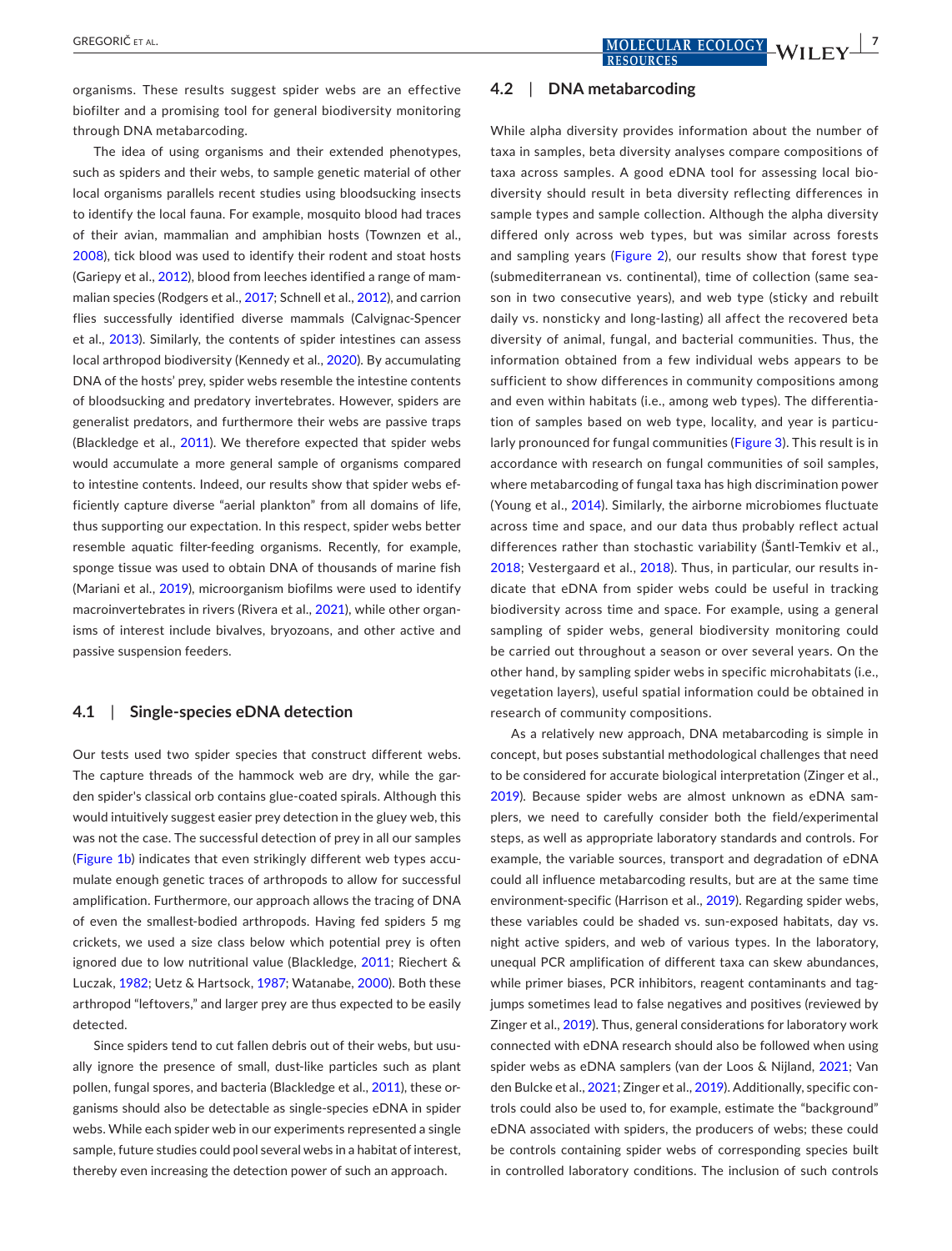**8 | MOLECULAR ECOLOGY** *COLOGY COLOGY GREGORIC ET AL.* 

can be considered and carried out in metabarcoding experiments when testing specific hypotheses using spider webs for biodiversity assessments to help with final interpretations of the results. For all these reasons, before screening of eDNA from spider webs can be implemented as an established biodiversity monitoring approach, future studies should include careful considerations of what genetic markers can best answer specific research questions, what are the specifics of the eDNA matrix (web types and their environments) and how to include rigorous laboratory controls.

Regarding our study design, we acknowledge the reservations of using COI in metabarcoding of animal communities (Collins et al., [2019](#page-9-20); Deagle et al., [2014\)](#page-9-21); however, potentially better performing genetic markers like 12S rRNA lack large reference data sets, and some studies suggest that the combination of several COI primer sets outperforms single sets that amplify potentially better suited genetic markers (Corse et al., [2019\)](#page-9-13). Thus, the choice of genetic markers and primers might depend largely on the focal organismal group. Because our study tested a methodological concept rather than addressing specific organismal hypotheses, the COI marker was chosen to provide good taxonomic resolution, given the availability of a reliable reference database and longer amplicons. However, analyses of the sequenced data showed that amplicon length was indeed a shortcoming, as it prevented efficient assembly of pairedend reads. To avoid taxonomic bias by excluding taxa with longer (and therefore unassembled) COI amplicons, we present the results based on single-end reads only. Future studies may therefore benefit from using a combination of PCR primers that produce a shorter amplicon of either COI or another taxonomic marker. The use of shorter amplicons could also lead to more efficient amplification due to template degradation, which is often a problem with eDNA. Alternatively, the problem of suboptimal paired-end read assembly can be circumvented by using sequencing technologies that generate longer read lengths.

#### **4.3**  | **Utility of eDNA from spider webs**

When using eDNA to draw conclusions about the proximity of organisms relative to the traces of their DNA, it is crucial to also consider the spatial and temporal distribution and persistence of eDNA (Barnes & Turner, [2016](#page-8-8)). For example, traces of genetic material remain in water for up to several weeks, but can persist for decades or even hundreds of thousands of years in soil or in permafrost (Dejean et al., [2011;](#page-9-6) Thomsen & Willerslev, [2015;](#page-11-0) Willerslev et al., [2014](#page-11-3)). The fast degradation of DNA in aquatic ecosystems makes eDNA useful in addressing topics such as nature conservation, where positive detection reflects the contemporary presence of species and populations. However, in aquatic eDNA samples, the release of older genetic material from bottom sediments and the transport of eDNA in flowing and marine waters are potential sources of contamination (Goldberg et al., [2015;](#page-9-3) Thomsen & Willerslev, [2015\)](#page-11-0). Similar to aquatic ecosystems, eDNA collected from the air column via spider webs represents a contemporary presence of organisms in the

environment, with potentially more accurate spatial and temporal information. Also, we consider temporal contamination to be unlikely. For example, some web types (e.g., sheet webs) are suspended for several weeks or even months, while most orb webs are rebuilt daily (Blackledge et al., [2011;](#page-8-3) Foelix, [2011](#page-9-14)). In addition, many spider species choose web-specific microhabitats (Blackledge et al., [2011\)](#page-8-3). While further studies are needed to elucidate the degeneration rate of genetic traces on longer lasting spider webs, it is clear that spider webs are not only a new tool for "filtering out" genetic material from the air column, but are also unique in the precise spatial and temporal information they provide.

In a straight forward application, eDNA from spider webs could provide a noninvasive and simple method for identifying juvenile spider specimens that cannot be determined morphologically, and could lead to new ways of studying interactions between spiders and their prey without the labour-intensive and biased sampling of potential target prey (Xu et al., [2015\)](#page-11-9). While the prey composition of spiders can be efficiently detected from spider gut contents (Kennedy et al., [2020;](#page-9-18) Krehenwinkel et al., [2017\)](#page-10-20), eDNA from webs could potentially offer a similar, yet noninvasive approach to infer spider prey. Additionally, it might offer insights into how different webs and details in their structure interact with potential prey, something not possible with conventional observation (Eberhard, [2020\)](#page-9-22). However, our results show a much broader utility of eDNA from spider webs. For example, webs could be used to address questions related to entire communities, such as the distribution and composition of arthropods, plants, fungi, and bacteria over seasons and years, habitats, etc. Immediate applications in nature conservation are also foreseeable, examples being the assessment of declining global insect biodiversity (Hallmann et al., [2017;](#page-9-23) Lister & Garcia, [2018](#page-10-21); Sánchez-Bayo & Wyckhuys, [2019](#page-10-22)). More precisely, the development of a general pollinator eDNA sampling approach could be used as an information platform to counter the concerning, global pollinator declines exacerbated by the lack of taxonomic expertise (European Commission, [2018](#page-9-24)). Indeed, among the high diversity of taxa encountered in our web samples, we found several pollinator species such as bees, flies, wasps, and beetles, including the endangered longhorn beetles (Supporting Information [3](#page-11-10)). In addition to tracking pollinators and endangered species, eDNA from spider webs could also be used to track invasive or pathogen-carrying mosquitoes (Schneider et al., [2016](#page-10-23)), perhaps as an alternative to direct sampling of water puddles. Furthermore, our results indicate that eDNA from spider webs could be used to investigate species associations. For example, we found co-occurring taxa that are in known relationships, both parasitic and mutualistic (Supporting Information [3](#page-11-10)).

In our samples, we found several animal, fungal, and bacterial taxa that are of agricultural and medical importance to humans (Supporting Information [3](#page-11-10)), which highlights a range of possible uses of eDNA from spider webs. Notable examples among plant pathogens and disease-causing agents are genera that include grain rust and wheat curl mites (Eriophyidae; Hartford et al., [1982](#page-9-25); Skoracka, [2009](#page-10-24)), gall and fungus gnats (Cecidomyiidae, Sciaridae; Gagné, [2004](#page-9-26); Scheepmaker et al., [1997\)](#page-10-25), aphids (e.g., *Pineus* and *Anoecia*;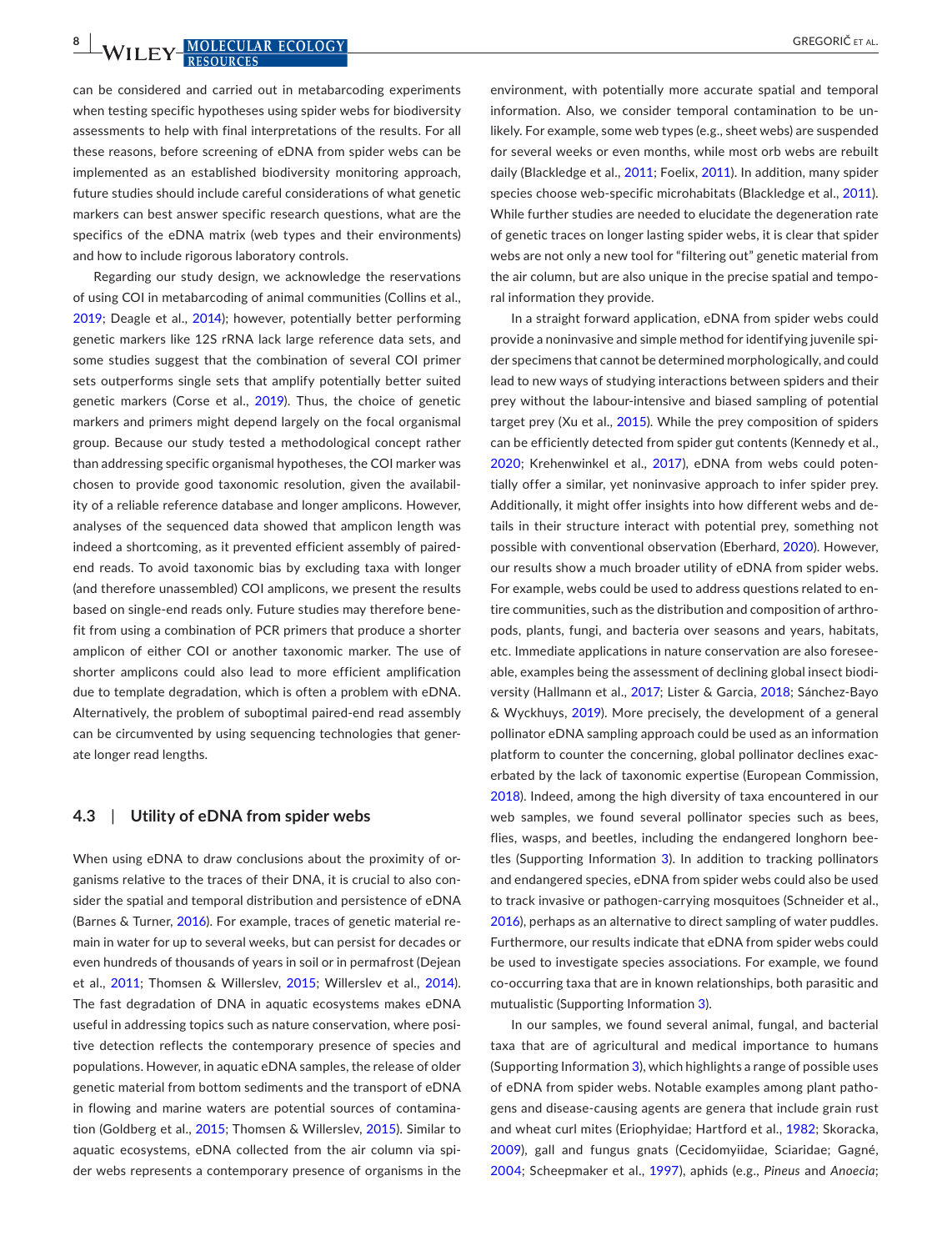Day et al., [2003](#page-9-27); McGaving, [1993](#page-10-26); van Emden & Harrington, [2017](#page-11-20)), several fungal representatives that damage wheat crops (e.g., *Fusarium* and *Ustilago*; Andrade et al., [1994;](#page-8-9) Kämper et al., [2006](#page-9-28); Nelson et al., [1994](#page-10-27)), eudicot plants (*Verticillium*; Barbara & Clewes, [2003](#page-8-10)), and rice (*Magnaporthe grisea*; Talbot, [2003](#page-11-21)), as well as several bacterial genera that include plant pathogenic representatives, such as *Pseudomonas*, *Erwinia*, *Dickea* and *Pectobacterium* (Mansfield et al., [2012](#page-10-28)). Therefore, spider web eDNA could be used for early detection of agricultural pests, even in the absence of disease symptoms, an approach already demonstrated for eDNA from orchards (Guarnaccia et al., [2017;](#page-9-29) Nicolaisen et al., [2017](#page-10-29); Valentin et al., [2018\)](#page-11-22). Moreover, we found several medically important fungal and bacterial representatives, many of which cause respiratory problems and allergies (e.g., *Aspergillus*, *Stachybotrys* and *Botrytis*; Andersen et al., [2003](#page-8-11); San-Blas & Calderone, [2008](#page-10-30); Williamson et al., [2007\)](#page-11-23), cause food spoilage and gastrointestinal infections (e.g., *Absidia*; Hoffmann et al., [2007\)](#page-9-30), or are associated with livestock (*Salmonella* and *Clostridium*; Wales et al., [2010\)](#page-11-24) and invertebrate vectors (e.g., *Haemophilus*; Ciancio, [2016](#page-9-31); Tortora et al., [2020](#page-11-25)). Perhaps, future use of eDNA from spider webs can extend our understanding of the presence and role of human pathogens in both urban and nonurban environments.

#### **5**  | **CONCLUDING REMARKS**

Spider webs are passive air filters. Utilizing them as eDNA samplers represents a novel technique for obtaining biotic particles from the air masses, an approach equivalent to sampling more established media such as water, ice, and sediments. Our results show that spider webs can become a new-generation biofilter for the targeted tracking and general monitoring of any kind of organisms, from arthropods, rotifers and fungi, to bacteria, plants, and perhaps viruses. As such, the use of eDNA from spider webs offers numerous potential applications from biodiversity monitoring, tracking invasive and pest species, animal diet assessment, obtaining climate change data, to studies on the distribution and niches of arthropods, plants, fungi, and bacteria, whether in a single species or in a metabarcoding context.

#### **AUTHOR CONTRIBUTIONS**

M.G., M.K., D.K. and M.R. conceived the study. M.G., K.B., A.P. and C.G. performed experiments and analyses. All authors jointly wrote the paper.

#### **ACKNOWLEDGEMENTS**

We thank the technical and student staff at the Department of Biotechnology and Systems Biology, National Institute of Biology, for their logistical and technical help in the laboratory. We thank S. Koren and Omega d.o.o. for their help with the microfluidic capillary electrophoresis. This study was funded by the following grants from the Slovenian Research Agency: Z1-8143, P1-0236, P4-0407, P1-0198, P1-0255, J1-9163 and J1-1703.

The authors declare no conflict of interest.

#### **DATA AVAILABILITY STATEMENT**

All experimental data are available in the paper and will be available in Supporting Information [4](#page-11-10) upon publication.

#### **ORCID**

*Matjaž Gregorič* <https://orcid.org/0000-0002-4882-4282> *Denis Kutnja[k](https://orcid.org/0000-0002-5327-0587)* <https://orcid.org/0000-0002-5327-0587> *Matjaž Kuntner* <https://orcid.org/0000-0002-0057-2178>

#### **REFERENCES**

- <span id="page-8-6"></span>Abarenkov, K., Henrik Nilsson, R., Larsson, K.-H., Alexander, I. J., Eberhardt, U., Erland, S., Høiland, K., Kjøller, R., Larsson, E., Pennanen, T., Sen, R., Taylor, A. F. S., Tedersoo, L., Ursing, B. M., Vrålstad, T., Liimatainen, K., Peintner, U., & Kõljalg, U. (2010). The UNITE database for molecular identification of fungi – Recent updates and future perspectives. *New Phytologist*, *186*(2), 281–285. <https://doi.org/10.1111/j.1469-8137.2009.03160.x>
- <span id="page-8-0"></span>Agnarsson, I., & Kuntner, M. (2007). Taxonomy in a changing world: Seeking solutions for a science in crisis. *Systematic Biology*, *56*(3), 531–539. <https://doi.org/10.1080/10635150701424546>
- <span id="page-8-11"></span>Andersen, B., Nielsen, K. F., Thrane, U., Szaro, T., Taylor, J. W., & Jarvis, B. B. (2003). Molecular and phenotypic descriptions of *Stachybotrys chlorohalonata* sp. nov. and two chemotypes of *Stachybotrys chartarum* found in water-damaged buildings. *Mycologia*, *95*(6), 1227– 1238.<https://doi.org/10.1080/15572536.2004.11833031>
- <span id="page-8-9"></span>Andrade, O. A., Mathre, D. E., & Sands, D. C. (1994). Natural suppression of take-all disease of wheat in Montana soils. *Plant and Soil*, *164*(1), 9–18.<https://doi.org/10.1007/BF00010105>
- <span id="page-8-1"></span>Baird, D. J., & Hajibabaei, M. (2012). Biomonitoring 2.0: A new paradigm in ecosystem assessment made possible by next-generation DNA sequencing. *Molecular Ecology*, *21*(8), 2039–2044. [https://doi.](https://doi.org/10.1111/j.1365-294X.2012.05519.x) [org/10.1111/j.1365-294X.2012.05519.x](https://doi.org/10.1111/j.1365-294X.2012.05519.x)
- <span id="page-8-10"></span>Barbara, D. J., & Clewes, E. (2003). Plant pathogenic *Verticillium* species: How many of them are there? *Molecular Plant Pathology*, *4*(4), 297– 305. <https://doi.org/10.1046/j.1364-3703.2003.00172.x>
- <span id="page-8-8"></span>Barnes, M. A., & Turner, C. R. (2016). The ecology of environmental DNA and implications for conservation genetics. *Conservation Genetics*, *17*, 1–17.<https://doi.org/10.1007/s10592-015-0775-4>
- <span id="page-8-2"></span>Bienert, F., De Danieli, S., Miquel, C., Coissac, E., Poillot, C., Brun, J. J., & Taberlet, P. (2012). Tracking earthworm communities from soil DNA. *Molecular Ecology*, *21*(8), 2017–2030. [https://doi.](https://doi.org/10.1111/j.1365-294X.2011.05407.x) [org/10.1111/j.1365-294X.2011.05407.x](https://doi.org/10.1111/j.1365-294X.2011.05407.x)
- <span id="page-8-7"></span>Blackledge, T. A. (2011). Prey capture in orb weaving spiders: Are we using the best metric? *Journal of Arachnology*, *39*(2), 205–210. <https://doi.org/10.1636/Chi10-52.1>
- <span id="page-8-3"></span>Blackledge, T. A., Kuntner, M., & Agnarsson, I. (2011). The form and function of spider orb webs: Evolution from silk to ecosystems. In J. Casas (Ed.), *Advances in insect physiology, Vol 41: Spider physiology and behaviour – Behaviour* (Vol. *41*, pp. 175–262). Elsevier.
- <span id="page-8-4"></span>Blake, M., McKeown, N. J., Bushell, M. L. T., & Shaw, P. W. (2016). DNA extraction from spider webs. *Conservation Genetics Resources*, *8*(3), 219–221. <https://doi.org/10.1007/s12686-016-0537-8>
- <span id="page-8-5"></span>Bolyen, E., Rideout, J. R., Dillon, M. R., Bokulich, N. A., Abnet, C. C., Al-Ghalith, G. A., Alexander, H., Alm, E. J., Arumugam, M., Asnicar, F., Bai, Y., Bisanz, J. E., Bittinger, K., Brejnrod, A., Brislawn, C. J., Brown, C. T., Callahan, B. J., Caraballo-Rodríguez, A. M., Chase, J., … Caporaso, J. G. (2019). Reproducible, interactive, scalable and extensible microbiome data science using QIIME 2. *Nature Biotechnology*, *37*(8), 852–857. <https://doi.org/10.1038/s41587-019-0209-9>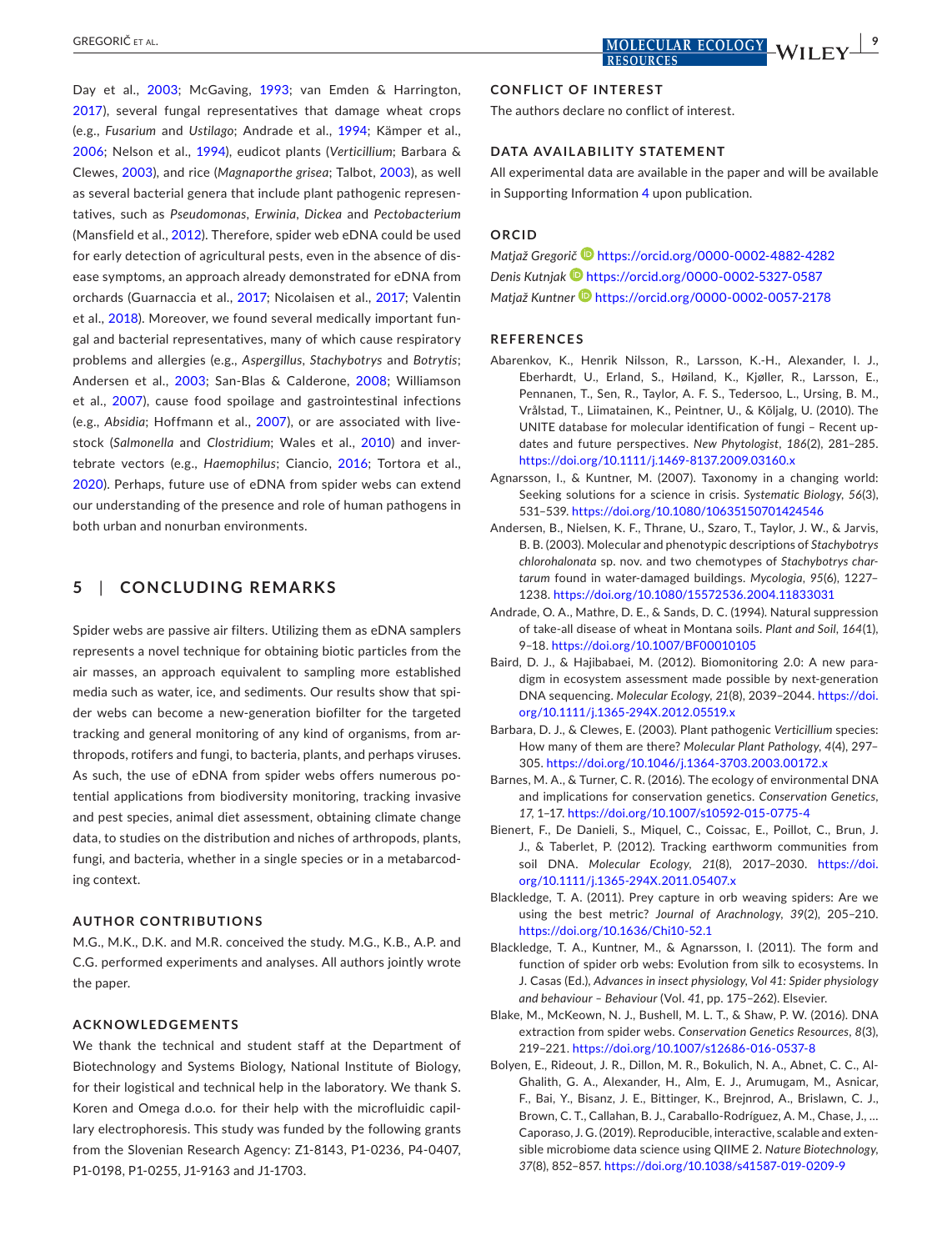**10 | IA/II FIX MOLECULAR ECOLOGY** *COLOGY* 

- <span id="page-9-8"></span>Buee, M., Reich, M., Murat, C., Morin, E., Nilsson, R. H., Uroz, S., & Martin, F. (2009). 454 Pyrosequencing analyses of forest soils reveal an unexpectedly high fungal diversity. *New Phytologist*, *184*(2), 449–456. <https://doi.org/10.1111/j.1469-8137.2009.03003.x>
- <span id="page-9-17"></span>Calvignac-Spencer, S., Merkel, K., Kutzner, N., Kuehl, H., Boesch, C., Kappeler, P. M., & Leendertz, F. H. (2013). Carrion fly-derived DNA as a tool for comprehensive and cost-effective assessment of mammalian biodiversity. *Molecular Ecology*, *22*(4), 915–924. [https://doi.](https://doi.org/10.1111/mec.12183) [org/10.1111/mec.12183](https://doi.org/10.1111/mec.12183)
- <span id="page-9-0"></span>Ceballos, G., Ehrlich, P. R., Barnosky, A. D., García, A., Pringle, R. M., & Palmer, T. M. (2015). Accelerated modern human–induced species losses: Entering the sixth mass extinction. *Science Advances*, *1*(5), e1400253.<https://doi.org/10.1126/sciadv.1400253>
- <span id="page-9-15"></span>Chao, A. (1984). Non-parametric estimation of the number of classes in a population. *Scandinavian Journal of Statistics*, *11*(4), 265–270.
- <span id="page-9-31"></span>Ciancio, A. (2016). *Invertebrate bacteriology: Function, evolution and biological ties (sustainability in plant and crop protection)*. Springer.
- <span id="page-9-12"></span>Coddington, J. A., & Colwell, R. K. (2000). Arachnids. In S. M. Scheiner (Ed.), *Encyclopedia of biodiversity* (Vol. *1*, pp. 199–218). Academic Press, Elsevier.
- <span id="page-9-1"></span>Coddington, J. A., & Levi, H. W. (1991). Systematics and evolution of spiders (Araneae). *Annual Review of Ecology and Systematics*, *22*, 565– 592. <https://doi.org/10.1146/annurev.es.22.110191.003025>
- <span id="page-9-20"></span>Collins, R. A., Bakker, J., Wangensteen, O. S., Soto, A. Z., Corrigan, L., Sims, D. W., Genner, M. J., & Mariani, S. (2019). Non-specific amplification compromises environmental DNA metabarcoding with COI. *Methods in Ecology and Evolution*, *10*, 1985–2001. [https://doi.](https://doi.org/10.1111/2041-210X.13276) [org/10.1111/2041-210X.13276](https://doi.org/10.1111/2041-210X.13276)
- <span id="page-9-13"></span>Corse, E., Tougard, C., Archambaud-Suard, G., Agnèse, J.-F., Messu Mandeng, F. D., Bilong Bilong, C. F., Duneau, D., Zinger, L., Chappaz, R., Xu, C. C. Y., Meglécz, E., & Dubut, V. (2019). One-locus-severalprimers: A strategy to improve the taxonomic and haplotypic coverage in diet metabarcoding studies. *Ecology and Evolution*, *9*(8), 4603–4620. <https://doi.org/10.1002/ece3.5063>
- <span id="page-9-27"></span>Day, R. K., Kairo, M. T. K., Abraham, Y. J., Kfir, R., Murphy, S. T., Mutitu, K. E., & Chilima, C. Z. (2003). Biological control of homopteran pests of conifers in Africa. In P. Neuenschwander, C. Borgemeister, & J. Langewald (Eds.), *Biological control in IPM systems in Africa* (pp. 101– 112). CABI Publishing.
- <span id="page-9-21"></span>Deagle, B. E., Jarman, S. N., Coissac, E., Pompanon, F., & Taberlet, P. (2014). DNA metabarcoding and the cytochrome c oxidase subunit I marker: Not a perfect match. *Biology Letters*, *10*, 20140562. <https://doi.org/10.1098/rsbl.2014.0562>
- <span id="page-9-4"></span>Deiner, K., Bik, H. M., Machler, E., Seymour, M., Lacoursiere-Roussel, A., Altermatt, F., & Bernatchez, L. (2017). Environmental DNA metabarcoding: Transforming how we survey animal and plant communities. *Molecular Ecology*, *26*(21), 5872–5895. [https://doi.](https://doi.org/10.1111/mec.14350) [org/10.1111/mec.14350](https://doi.org/10.1111/mec.14350)
- <span id="page-9-6"></span>Dejean, T., Valentini, A., Duparc, A., Pellier-Cuit, S., Pompanon, F., Taberlet, P., & Miaud, C. (2011). Persistence of environmental DNA in freshwater ecosystems. *PLoS One*, *6*(8), e23398. [https://doi.](https://doi.org/10.1371/journal.pone.0023398) [org/10.1371/journal.pone.0023398](https://doi.org/10.1371/journal.pone.0023398)
- <span id="page-9-10"></span>Dejean, T., Valentini, A., Miquel, C., Taberlet, P., Bellemain, E., & Miaud, C. (2012). Improved detection of an alien invasive species through environmental DNA barcoding: the example of the American bullfrog Lithobates catesbeianus. *Journal of Applied Ecology*, *49*(4), 953– 959. <https://doi.org/10.1111/j.1365-2664.2012.02171.x>
- <span id="page-9-9"></span>Dinsdale, E. A., Edwards, R. A., Hall, D., Angly, F., Breitbart, M., Brulc, J. M., Furlan, M., Desnues, C., Haynes, M., Li, L., McDaniel, L., Moran, M. A., Nelson, K. E., Nilsson, C., Olson, R., Paul, J., Brito, B. R., Ruan, Y., Swan, B. K., … Rohwer, F. (2008). Functional metagenomic profiling of nine biomes. *Nature*, *452*(7187), 629–632. [https://doi.](https://doi.org/10.1038/nature06810) [org/10.1038/nature06810](https://doi.org/10.1038/nature06810)
- <span id="page-9-22"></span>Eberhard, W. (2020). *Spider webs: Behavior, function, and evolution*. The University of Chicago Press.
- <span id="page-9-24"></span>European Commission. (2018). EU Pollinators Initiative: The EU approach to tackle pollinator decline.
- <span id="page-9-11"></span>Ficetola, G. F., Miaud, C., Pompanon, F., & Taberlet, P. (2008). Species detection using environmental DNA from water samples. *Biology Letters*, *4*(4), 423–425. <https://doi.org/10.1098/rsbl.2008.0118>.
- <span id="page-9-14"></span>Foelix, R. F. (2011). *Biology of spiders* (3rd ed.). Oxford University Press.
- <span id="page-9-26"></span>Gagné, R. J. (2004). *A catalog of the Cecidomyiidae (Diptera) of the world*. Entomological Society of Washington.
- <span id="page-9-16"></span>Gariepy, T. D., Lindsay, R., Ogden, N., & Gregory, T. R. (2012). Identifying the last supper: Utility of the DNA barcode library for bloodmeal identification in ticks. *Molecular Ecology Resources*, *12*(4), 646–652. <https://doi.org/10.1111/j.1755-0998.2012.03140.x>
- <span id="page-9-3"></span>Goldberg, C. S., Strickler, K. M., & Pilliod, D. S. (2015). Moving environmental DNA methods from concept to practice for monitoring aquatic macroorganisms. *Biological Conservation*, *183*, 1–3. [https://](https://doi.org/10.1016/j.biocon.2014.11.040) [doi.org/10.1016/j.biocon.2014.11.040](https://doi.org/10.1016/j.biocon.2014.11.040)
- <span id="page-9-5"></span>Gorički, Š., Stanković, D., Snoj, A., Kuntner, M., Jeffery, W. R., Trontelj, P., Pavićević, M., Grizelj, Z., Năpăruş-Aljančič, M., & Aljančič, G. (2017). Environmental DNA in subterranean biology: Range extension and taxonomic implications for Proteus. *Scientific Reports*, *7*(1), 1–11. <https://doi.org/10.1038/srep45054>
- <span id="page-9-29"></span>Guarnaccia, V., Groenewald, J. Z., Li, H., Glienke, C., Carstens, E., Hattingh, V., & Crous, P. W. (2017). First report of *Phyllosticta citricarpa* and description of two new species, *P. paracapitalensis* and *P. paracitricarpa*, from citrus in Europe. *Studies in Mycology*, *87*, 161– 185. <https://doi.org/10.1016/j.simyco.2017.05.003>
- <span id="page-9-23"></span>Hallmann, C. A., Sorg, M., Jongejans, E., Siepel, H., Hofland, N., Schwan, H., Stenmans, W., Müller, A., Sumser, H., Hörren, T., Goulson, D., & de Kroon, H. (2017). More than 75 percent decline over 27 years in total flying insect biomass in protected areas. *PLoS One*, *12*(10), e0185809. <https://doi.org/10.1371/journal.pone.0185809>
- <span id="page-9-19"></span>Harrison, J. B., Sunday, J. M., & Rogers, S. M. (2019). Predicting the fate of eDNA in the environment and implications for studying biodiversity. *Proceedings of the Royal Society B*, *286*(1915), 20191409. <https://doi.org/10.1098/rspb.2019.1409>
- <span id="page-9-25"></span>Hartford, H., Baker, E. W., Kono, T., Delfinado, M., & Keifer, W. E. (1982). *Illustrated guide to plant abnormalities caused by eriophyid mites in North America*.
- <span id="page-9-30"></span>Hoffmann, K., Discher, S., & Voigt, K. (2007). Revision of the genus *Absidia* (Mucorales, Zygomycetes) based on physiological, phylogenetic, and morphological characters; thermotolerant *Absidia* spp. form a coherent group, Mycocladiaceae fam. nov. *Mycological Research*, *111*(10), 1169–1183. [https://doi.org/10.1016/j.](https://doi.org/10.1016/j.mycres.2007.07.002) [mycres.2007.07.002](https://doi.org/10.1016/j.mycres.2007.07.002)
- <span id="page-9-2"></span>Hopkins, G. W., & Freckleton, R. P. (2002). Declines in the numbers of amateur and professional taxonomists: Implications for conservation. *Animal Conservation*, *5*, 245–249. [https://doi.org/10.1017/](https://doi.org/10.1017/s1367943002002299) [s1367943002002299](https://doi.org/10.1017/s1367943002002299)
- <span id="page-9-7"></span>Ji, Y., Ashton, L., Pedley, S. M., Edwards, D. P., Tang, Y., Nakamura, A., Kitching, R., Dolman, P. M., Woodcock, P., Edwards, F. A., Larsen, T. H., Hsu, W. W., Benedick, S., Hamer, K. C., Wilcove, D. S., Bruce, C., Wang, X., Levi, T., Lott, M., … Yu, D. W. (2013). Reliable, verifiable and efficient monitoring of biodiversity via metabarcoding. *Ecology Letters*, *16*(10), 1245–1257. <https://doi.org/10.1111/ele.12162>
- <span id="page-9-28"></span>Kämper, J., Kahmann, R., Bölker, M., Ma, L.-J., Brefort, T., Saville, B. J., Banuett, F., Kronstad, J. W., Gold, S. E., Müller, O., Perlin, M. H., Wösten, H. A. B., de Vries, R., Ruiz-Herrera, J., Reynaga-Peña, C. G., Snetselaar, K., McCann, M., Pérez-Martín, J., Feldbrügge, M., … Birren, B. W. (2006). Insights from the genome of the biotrophic fungal plant pathogen *Ustilago maydis*. *Nature*, *444*(7115), 97–101. <https://doi.org/10.1038/nature05248>
- <span id="page-9-18"></span>Kennedy, S. R., Prost, S., Overcast, I., Rominger, A. J., Gillespie, R. G., & Krehenwinkel, H. (2020). High-throughput sequencing for community analysis: The promise of DNA barcoding to uncover diversity, relatedness, abundances and interactions in spider communities.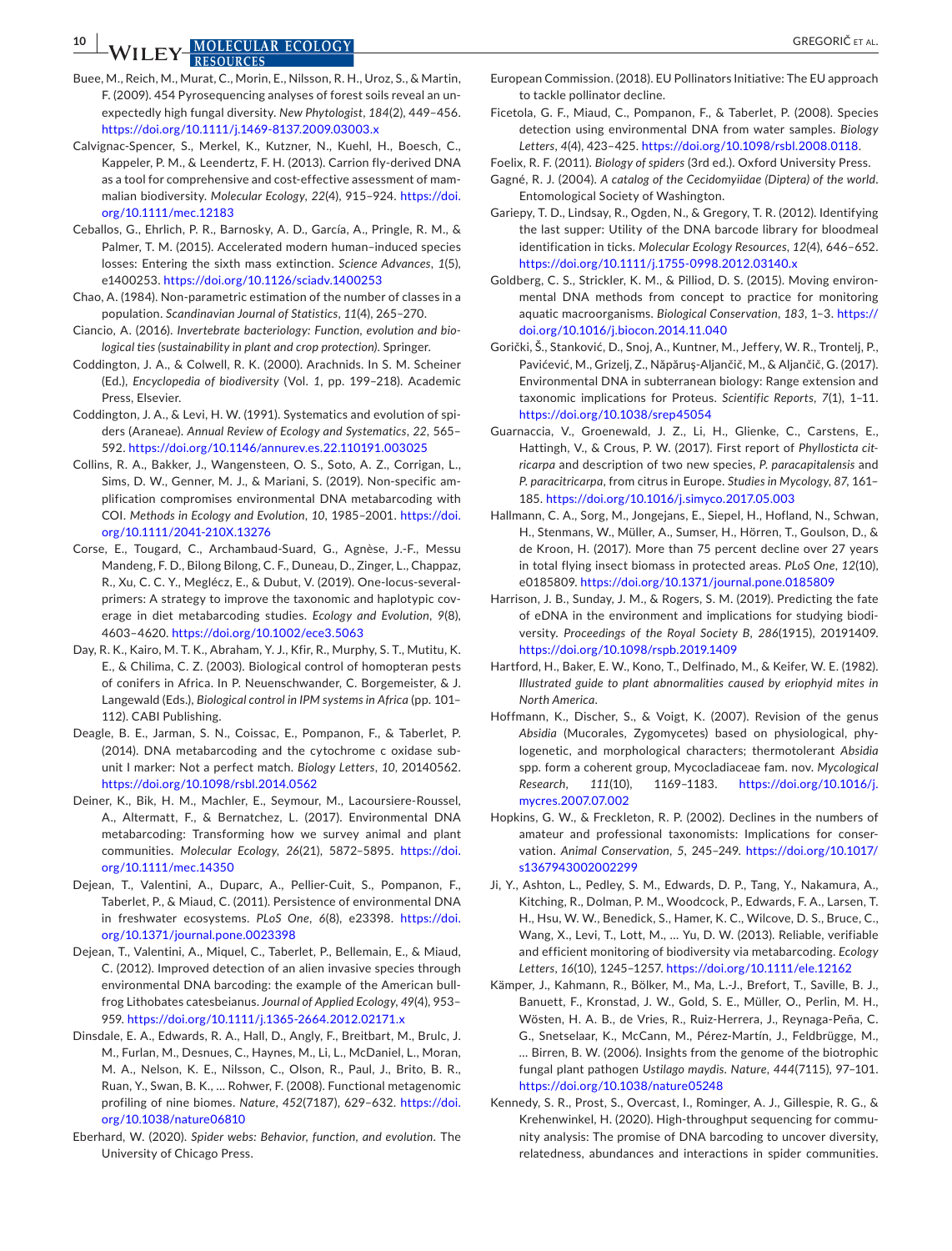*Development Genes and Evolution*, *230*(2), 185–201. [https://doi.](https://doi.org/10.1007/s00427-020-00652-x) [org/10.1007/s00427-020-00652-x](https://doi.org/10.1007/s00427-020-00652-x)

- <span id="page-10-9"></span>Klindworth, A., Pruesse, E., Schweer, T., Peplies, J., Quast, C., Horn, M., & Glockner, F. O. (2013). Evaluation of general 16S ribosomal RNA gene PCR primers for classical and next-generation sequencingbased diversity studies. *Nucleic Acids Research*, *41*(1), e1. [https://](https://doi.org/10.1093/nar/gks808) [doi.org/10.1093/nar/gks808](https://doi.org/10.1093/nar/gks808)
- <span id="page-10-20"></span>Krehenwinkel, H., Kennedy, S., Pekár, S., & Gillespie, R. G. (2017). A costefficient and simple protocol to enrich prey DNA from extractions of predatory arthropods for large-scale gut content analysis by Illumina sequencing. *Methods in Ecology and Evolution*, *8*, 126–134. <https://doi.org/10.1111/2041-210X.12647>
- <span id="page-10-8"></span>Leray, M., Yang, J. Y., Meyer, C. P., Mills, S. C., Agudelo, N., Ranwez, V., Boehm, J. T., & Machida, R. J. (2013). A new versatile primer set targeting a short fragment of the mitochondrial COI region for metabarcoding metazoan diversity: Application for characterizing coral reef fish gut contents. *Frontiers in Zoology*, *10*, 34. [https://doi.](https://doi.org/10.1186/1742-9994-10-34) [org/10.1186/1742-9994-10-34](https://doi.org/10.1186/1742-9994-10-34)
- <span id="page-10-21"></span>Lister, B. C., & Garcia, A. (2018). Climate-driven declines in arthropod abundance restructure a rainforest food web. *Proceedings of the National Academy of Sciences*, *115*(44), E10397–E10406. [https://](https://doi.org/10.1073/pnas.1722477115) [doi.org/10.1073/pnas.1722477115](https://doi.org/10.1073/pnas.1722477115)
- <span id="page-10-13"></span>Lozupone, C. A., Hamady, M., Kelley, S. T., & Knight, R. (2007). Quantitative and qualitative beta diversity measures lead to different insights into factors that structure microbial communities. *Applied and Environmental Microbiology*, *73*(5), 1576–1585. [https://](https://doi.org/10.1128/AEM.01996-06) [doi.org/10.1128/AEM.01996-06](https://doi.org/10.1128/AEM.01996-06)
- <span id="page-10-11"></span>Machida, R. J., Leray, M., Ho, S.-L., & Knowlton, N. (2017). Metazoan mitochondrial gene sequence reference datasets for taxonomic assignment of environmental samples. *Scientific Data*, *4*, 170027. <https://doi.org/10.1038/sdata.2017.27>
- <span id="page-10-28"></span>Mansfield, J., Genin, S., Magori, S., Citovsky, V., Sriariyanum, M., Ronald, P., Dow, M., Verdier, V., Beer, S. V., Machado, M. A., Toth, I., Salmond, G., & Foster, G. D. (2012). Top 10 plant pathogenic bacteria in molecular plant pathology. *Molecular Plant Pathology*, *13*(6), 614–629. <https://doi.org/10.1111/j.1364-3703.2012.00804.x>
- <span id="page-10-16"></span>Mariani, S., Baillie, C., Colosimo, G., & Riesgo, A. (2019). Sponges as natural environmental DNA samplers. *Current Biology*, *29*(11), R401–R402. <https://doi.org/10.1016/j.cub.2019.04.031>
- <span id="page-10-0"></span>May, R. M. (1992). How many species inhabit the Earth. *Scientific American*, *267*(4), 42–48. [https://doi.org/10.1038/scientificameri](https://doi.org/10.1038/scientificamerican1092-42) [can1092-42](https://doi.org/10.1038/scientificamerican1092-42)
- <span id="page-10-26"></span>McGaving, G. C. (1993). *Bugs of the world*. Facts on File.
- <span id="page-10-1"></span>Mora, C., Tittensor, D. P., Adl, S., Simpson, A. G. B., & Worm, B. (2011). How many species are there on Earth and in the ocean? *PLoS Biology*, *9*(8), e1001127. [https://doi.org/10.1371/journ](https://doi.org/10.1371/journal.pbio.1001127) [al.pbio.1001127](https://doi.org/10.1371/journal.pbio.1001127)
- <span id="page-10-27"></span>Nelson, P. E., Dignani, M. C., & Anaissie, E. J. (1994). Taxonomy, biology, and clinical aspects of *Fusarium* species. *Clinical Microbiology Reviews*, *7*(4), 479–504. <https://doi.org/10.1128/CMR.7.4.479>
- <span id="page-10-29"></span>Nicolaisen, M., West, J. S., Sapkota, R., Canning, G. G. M., Schoen, C., & Justesen, A. F. (2017). Fungal communities including plant pathogens in near surface air are similar across Northwestern Europe. *Frontiers in Microbiology*, *8*, 1729. [https://doi.org/10.3389/](https://doi.org/10.3389/fmicb.2017.01729) [fmicb.2017.01729](https://doi.org/10.3389/fmicb.2017.01729)
- <span id="page-10-3"></span>O'Brien, H. E., Parrent, J. L., Jackson, J. A., Moncalvo, J. M., & Vilgalys, R. (2005). Fungal community analysis by large-scale sequencing of environmental samples. *Applied and Environmental Microbiology*, *71*(9), 5544–5550. <https://doi.org/10.1128/aem.71.9.5544-5550.2005>
- <span id="page-10-4"></span>Pilliod, D. S., Goldberg, C. S., Arkle, R. S., & Waits, L. P. (2013). Estimating occupancy and abundance of stream amphibians using environmental DNA from filtered water samples. *Canadian Journal of Fisheries and Aquatic Sciences*, *70*(8), 1123–1130. [https://doi.org/10.1139/](https://doi.org/10.1139/cjfas-2013-0047) [cjfas-2013-0047](https://doi.org/10.1139/cjfas-2013-0047)
- <span id="page-10-10"></span>Quast, C., Pruesse, E., Yilmaz, P., Gerken, J., Schweer, T., Yarza, P., Peplies, J., & Glöckner, F. O. (2012). The SILVA ribosomal RNA

gene database project: Improved data processing and web-based tools. *Nucleic Acids Research*, *41*(D1), D590–D596. [https://doi.](https://doi.org/10.1093/nar/gks1219) [org/10.1093/nar/gks1219](https://doi.org/10.1093/nar/gks1219)

<span id="page-10-18"></span>Riechert, S. E., & Luczak, J. (1982). Spider foraging: behavioral responses to prey. In P. N. Witt & J. S. Rovner (Eds.), *Spider communication: Mechanisms and ecological significance (pp. 353-385). Princeton* University Press.

**RESOURCES** 

- <span id="page-10-17"></span>Rivera, S. F., Vasselon, V., Mary, N., Monnier, O., Rimet, F., & Bouchez, A. (2021). Exploring the capacity of aquatic biofilms to act as environmental DNA samplers: Test on macroinvertebrate communities in rivers. *Science of the Total Environment*, *763*, 144208. [https://doi.](https://doi.org/10.1016/j.scitotenv.2020.144208) [org/10.1016/j.scitotenv.2020.144208](https://doi.org/10.1016/j.scitotenv.2020.144208)
- <span id="page-10-14"></span>Rodgers, T. W., Xu, C. C. Y., Giacalone, J., Kapheim, K. M., Saltonstall, K., Vargas, M., & Jansen, P. A. (2017). Carrion fly-derived DNA metabarcoding is an effective tool for mammal surveys: Evidence from a known tropical mammal community. *Molecular Ecology Resources*, *17*(6), e133–e145. <https://doi.org/10.1111/1755-0998.12701>
- <span id="page-10-7"></span>Sahni, V., Blackledge, T. A., & Dhinojwala, A. (2010). Viscoelastic solids explain spider web stickiness. *Nature Communications*, *1*, 19. <https://doi.org/10.1038/ncomms1019>
- <span id="page-10-30"></span>San-Blas, G., & Calderone, R. A. (2008). *Pathogenic fungi: Insights in molecular biology*. Caister Academic Press.
- <span id="page-10-22"></span>Sánchez-Bayo, F., & Wyckhuys, K. A. G. (2019). Worldwide decline of the entomofauna: A review of its drivers. *Biological Conservation*, *232*, 8–27. <https://doi.org/10.1016/j.biocon.2019.01.020>
- <span id="page-10-19"></span>Šantl-Temkiv, T., Gosewinkel, U., Starnawski, P., Lever, M., & Finster, K. (2018). Aeolian dispersal of bacteria in southwest Greenland: Their sources, abundance, diversity and physiological states. *FEMS Microbiology Ecology*, *94*(4). [https://doi.org/10.1093/femsec/](https://doi.org/10.1093/femsec/fiy1031) [fiy1031](https://doi.org/10.1093/femsec/fiy1031)
- <span id="page-10-25"></span>Scheepmaker, J. W. A., Geels, F. P., Smits, P. H., & Van Griensven, L. J. L. D. (1997). Control of the mushroom pests *Lycoriella auripila* (Diptera: Sciaridae) and *Megaselia halterata* (Diptera: Phoridae) by *Steinernema feltiae* (Nematoda: Steinernematidae) in field experiments. *Annals of Applied Biology*, *131*(3), 359–368. [https://doi.](https://doi.org/10.1111/j.1744-7348.1997.tb05165.x) [org/10.1111/j.1744-7348.1997.tb05165.x](https://doi.org/10.1111/j.1744-7348.1997.tb05165.x)
- <span id="page-10-23"></span>Schneider, J., Valentini, A., Dejean, T., Montarsi, F., Taberlet, P., Glaizot, O., & Fumagalli, L. (2016). Detection of invasive mosquito vectors using environmental DNA (eDNA) from water samples. *PLoS One*, *11*(9), e0162493. [https://doi.org/10.1371/journ](https://doi.org/10.1371/journal.pone.0162493) [al.pone.0162493](https://doi.org/10.1371/journal.pone.0162493)
- <span id="page-10-15"></span>Schnell, I. B., Thomsen, P. F., Wilkinson, N., Rasmussen, M., Jensen, L. R. D., Willerslev, E., Bertelsen, M. F., & Gilbert, M. T. P. (2012). Screening mammal biodiversity using DNA from leeches. *Current Biology*, *22*(8), R262–R263. <https://doi.org/10.1016/j.cub.2012.02.058>
- <span id="page-10-12"></span>Shannon, C. E. (1948). A mathematical theory of communication. *Bell System Technical Journal*, *27*, 379–423. [https://doi.org/10.1002/](https://doi.org/10.1002/j.1538-7305.1948.tb01338.x) [j.1538-7305.1948.tb01338.x](https://doi.org/10.1002/j.1538-7305.1948.tb01338.x)
- <span id="page-10-6"></span>Sigsgaard, E. E., Nielsen, I. B., Bach, S. S., Lorenzen, E. D., Robinson, D. P., Knudsen, S. W., Pedersen, M. W., Jaidah, M. A., Orlando, L., Willerslev, E., Møller, P. R., & Thomsen, P. F. (2016). Population characteristics of a large whale shark aggregation inferred from seawater environmental DNA. *Nature Ecology & Evolution*, *1*, 0004. <https://doi.org/10.1038/s41559-016-0004>
- <span id="page-10-24"></span>Skoracka, A. (2009). Quackgrass- and ryegrass-adapted populations of the cereal rust mite, *Abacarus hystrix* (Acari: Eriophyidae), differ in their potential for wheat, *Triticum aestivum*, colonization. *Bulletin of Entomological Research*, *99*(1), 33–39. [https://doi.org/10.1017/](https://doi.org/10.1017/s0007485308006093) [s0007485308006093](https://doi.org/10.1017/s0007485308006093)
- <span id="page-10-5"></span>Skrbinšek, T., Jelenčič, M., Waits, L., Kos, I., Jerina, K., & Trontelj, P. (2012). Monitoring the effective population size of a brown bear (*Ursus arctos*) population using new single-sample approaches. *Molecular Ecology*, *21*(4), 862–875. [https://doi.](https://doi.org/10.1111/j.1365-294X.2011.05423.x) [org/10.1111/j.1365-294X.2011.05423.x](https://doi.org/10.1111/j.1365-294X.2011.05423.x)
- <span id="page-10-2"></span>Taberlet, P., Bonin, A., Zinger, L., & Coissac, E. (2018). *Environmental DNA: For biodiversity research and monitoring*. Oxford University Press.